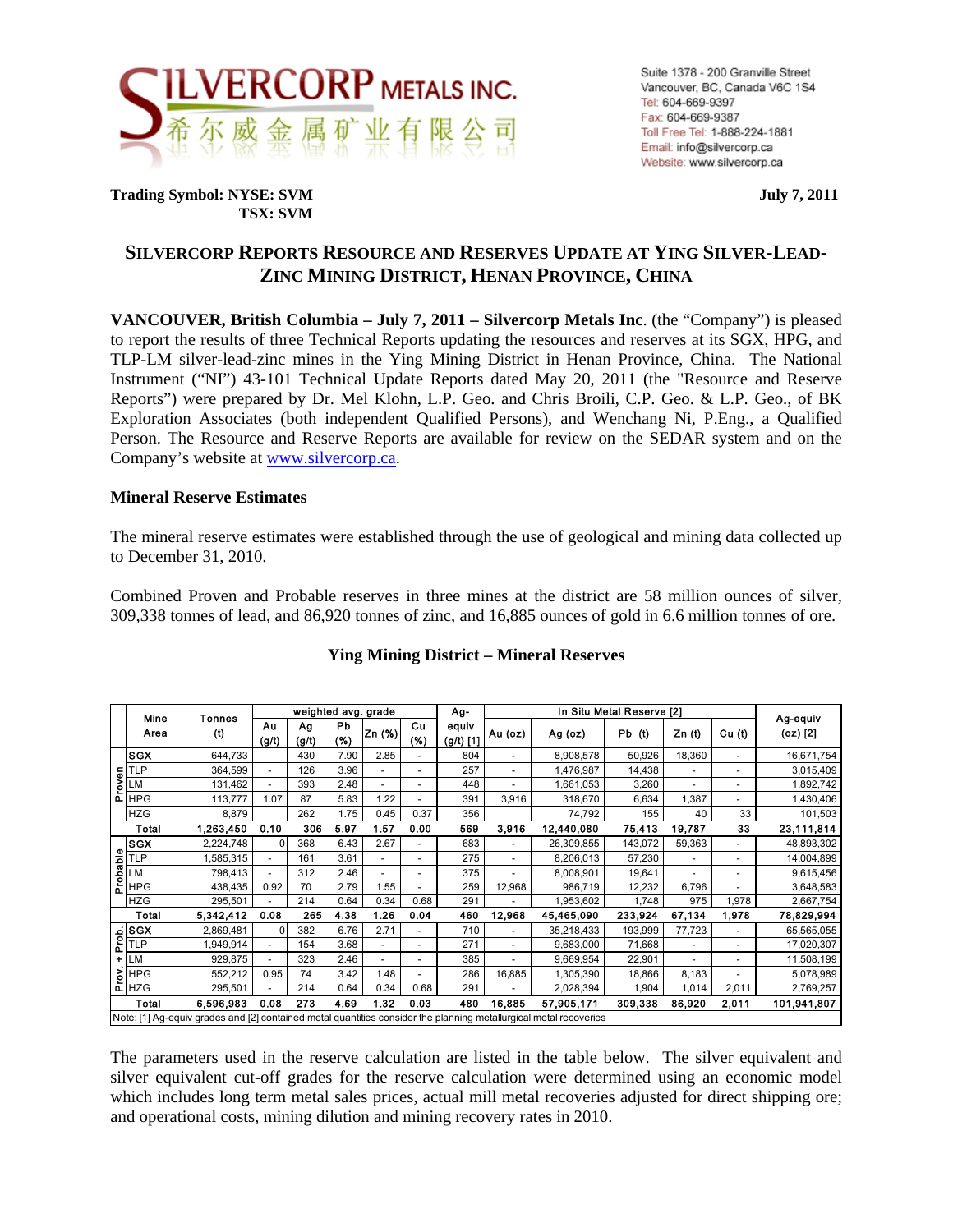| <b>Items</b>              | <b>Units</b>       | SGX   | <b>HZG</b> | <b>HPG</b> | <b>TLP</b> | LM    |
|---------------------------|--------------------|-------|------------|------------|------------|-------|
| Au Price                  | $US\%/oz$          | 900   | 900        | 900        | 900        | 900   |
| Ag Price                  | $US\%$ /oz         | 18    | 18         | 18         | 18         | 18    |
| Pb Price                  | US\$/lb            | 0.83  | 0.83       | 0.83       | 0.83       | 0.83  |
| Zn Price                  | US\$/lb            | 0.67  | 0.67       | 0.67       | 0.67       | 0.67  |
| Cu Price                  | US\$/lb            | 2.40  | 2.40       | 2.40       | 2.40       | 2.40  |
| Mining Cost               | US\$/t             | 45.00 | 45.00      | 35.00      | 36.00      | 37.00 |
| <b>Sustaining Capital</b> | US\$/t             | 21.36 | 21.36      | 20.30      | 21.49      | 22.10 |
| <b>Hauling Cost</b>       | US\$/t             | 3.60  | 3.60       | 4.00       | 3.00       | 3.00  |
| Milling Cost              | US\$/t             | 12.50 | 12.50      | 12.50      | 12.00      | 12.00 |
| G&A Cost                  | US\$/t             | 2.00  | 2.00       | 2.50       | 2.00       | 3.50  |
| Cu Mill Recovery          | $\%$               |       |            | 80.00      |            |       |
| Ag Mill Recovery          | $\%$               | 90.57 | 90.57      | 87.30      | 87.90      | 93.20 |
| Pb Mill Recovery          | $\%$               | 93.98 | 93.98      | 94.70      | 88.50      | 93.50 |
| Zn Mill Recovery          | $\%$               | 75.3  | 75.3       | 59.10      |            |       |
| Cu Mill Recovery          | $\%$               |       | 70.00      |            |            |       |
| <b>Cutoff Grade</b>       | Ag. Equiv. $(g/t)$ | 161   | 161        | 147        | 146        | 144   |

#### **Parameters Used in Reserve Calculation**

#### **Mineral Resource Estimates**

The technical reports also present updated Mineral Resources for Silvercorp's Ying District projects. The 2011 Measured and Indicated *in situ* metal resources (inclusive of Mineral Reserves estimates) increased silver by 11%, zinc by 16% with almost no change for lead, compared to the last resource estimates released in the 2010 technical reports. In addition, Inferred *in situ* metal resource estimates have increased silver by 7%, zinc by 15% and no change for lead compared with the last estimates released in the 2010 technical reports. In the fiscal year ended March 31, 2011, Silvercorp produced 5.3 million ounces of silver, 69 million pounds of lead and 16 million pounds of zinc.

|                  | Weighted Average Grade<br><b>WA</b> |              |            |                          |            |       |          |                          |                         | Contained Metal Resource [2] |                                                                                                                                                       |         |         |                          |  |  |
|------------------|-------------------------------------|--------------|------------|--------------------------|------------|-------|----------|--------------------------|-------------------------|------------------------------|-------------------------------------------------------------------------------------------------------------------------------------------------------|---------|---------|--------------------------|--|--|
|                  | Mine Area                           | Width<br>(m) | Tonnes (t) | Au $(g/t)$               | Ag $(g/t)$ | Pb(%) | $Zn$ (%) | Cu (%)                   | Ag-equiv<br>$[1]$ (g/t) | Au (oz)                      | Ag $(oz)$                                                                                                                                             | Pb(t)   | Zn(t)   | Cu <sub>(t)</sub>        |  |  |
|                  | <b>SGX</b>                          | 0.55         | 500,641    | -                        | 774        | 14.27 | 5.49     | $\overline{\phantom{a}}$ | 1,463                   | $\overline{\phantom{0}}$     | 12,459,666                                                                                                                                            | 71,437  | 27,464  | $\overline{\phantom{0}}$ |  |  |
| <b>MEASURED</b>  | TLP                                 | 0.90         | 395,855    | $\overline{\phantom{0}}$ | 170        | 4.72  | 0.25     | 0.07                     | 323                     | 772                          | 2,160,163                                                                                                                                             | 18,703  | 979     | 36                       |  |  |
|                  | LM                                  | 0.62         | 143,257    |                          | 457        | 2.92  | 0.35     |                          | 540                     |                              | 2,107,141                                                                                                                                             | 4,179   | 502     |                          |  |  |
|                  | HPG                                 | 0.67         | 68,808     | 0.90                     | 148        | 10.04 | 1.97     | $\overline{\phantom{a}}$ | 616                     | 1,016                        | 326,262                                                                                                                                               | 6,909   | 1,352   |                          |  |  |
|                  | <b>HZG</b>                          |              |            |                          |            |       |          |                          |                         |                              |                                                                                                                                                       |         |         |                          |  |  |
|                  | <b>Total</b>                        | 0.69         | 1,108,561  | 0.06                     | 479        | 9.01  | 2.74     |                          | 884                     | 1,788                        | 17,053,232                                                                                                                                            | 101,228 | 30,297  |                          |  |  |
| <b>INDICATED</b> | SGX                                 | 0.57         | 1,765,200  |                          | 550        | 11.47 | 5.64     | $\overline{\phantom{a}}$ | 1,155                   | $\overline{a}$               | 31,233,388                                                                                                                                            | 202,412 | 99,470  | $\overline{\phantom{a}}$ |  |  |
|                  | TLP                                 | 1.01         | 1,636,896  | 0.14                     | 227        | 4.13  | 0.32     | 0.13                     | 351                     | 7,234                        | 11,952,925                                                                                                                                            | 67,558  | 5,271   | 212                      |  |  |
|                  | LM                                  | 0.90         | 639,875    |                          | 431        | 3.28  | 0.51     |                          | 528                     |                              | 8,859,846                                                                                                                                             | 20,981  | 3,291   |                          |  |  |
|                  | <b>HPG</b>                          | 0.89         | 483,342    | 1.44                     | 87         | 3.62  | 1.71     |                          | 333                     | 22,451                       | 1,345,929                                                                                                                                             | 17,475  | 8,288   |                          |  |  |
|                  | <b>HZG</b>                          | 0.58         | 295,673    |                          | 481        | 15.45 | 1.35     | 0.51                     | 507                     |                              | 4,569,103                                                                                                                                             | 3,991   | 1,507   | 1,878                    |  |  |
|                  | <b>Total</b>                        | 0.80         | 4,820,986  | 0.19                     | 374        | 7.35  | 2.50     | 0.08                     | 677                     | 29,685                       | 57,961,191                                                                                                                                            | 312,417 | 117,827 | 2,090                    |  |  |
| IND.             | <b>SGX</b>                          | 0.57         | 2,265,841  |                          | 600        | 19.28 | 12.09    |                          | ,223                    |                              | 43,693,054                                                                                                                                            | 273,849 | 126,934 |                          |  |  |
|                  | TLP                                 | 0.99         | 2,032,751  | 0.12                     | 216        | 4.24  | 0.31     | 0.12                     | 346                     | 8,038                        | 14,113,088                                                                                                                                            | 86,261  | 6,250   | 240                      |  |  |
|                  | LM                                  | 0.85         | 783,131    |                          | 493        | 3.59  | 0.57     | $\overline{\phantom{a}}$ | 599                     |                              | 12,420,452                                                                                                                                            | 28,079  | 4,445   |                          |  |  |
| MEAS.            | HPG                                 | 0.86         | 552,150    | 1.38                     | 94         | 4.42  | 1.75     | $\overline{\phantom{a}}$ | 363                     | 24,431                       | 1,672,190                                                                                                                                             | 24,384  | 9,640   |                          |  |  |
|                  | <b>HZG</b>                          | 0.58         | 295,673    |                          | 481        | 15.45 | 1.35     | 0.51                     | 507                     |                              | 4,569,103                                                                                                                                             | 3,991   | 1,507   | 1,878                    |  |  |
|                  | <b>Total</b>                        | 0.78         | 5,929,546  | 0.17                     | 402        | 10.48 | 5.03     | 0.07                     | 724                     | 32,469                       | 76,467,887                                                                                                                                            | 416,564 | 148,776 | 2,118                    |  |  |
|                  |                                     |              |            |                          |            |       |          |                          |                         |                              | [1] Ag-equiv grades and [2] contained metal quantities consider estimated average metallurgical metal recoveries but do not consider mining dilution. |         |         |                          |  |  |

# **Ying Mining District - Measured & Indicated Mineral Resources**

(Inclusive of Mineral Reserves)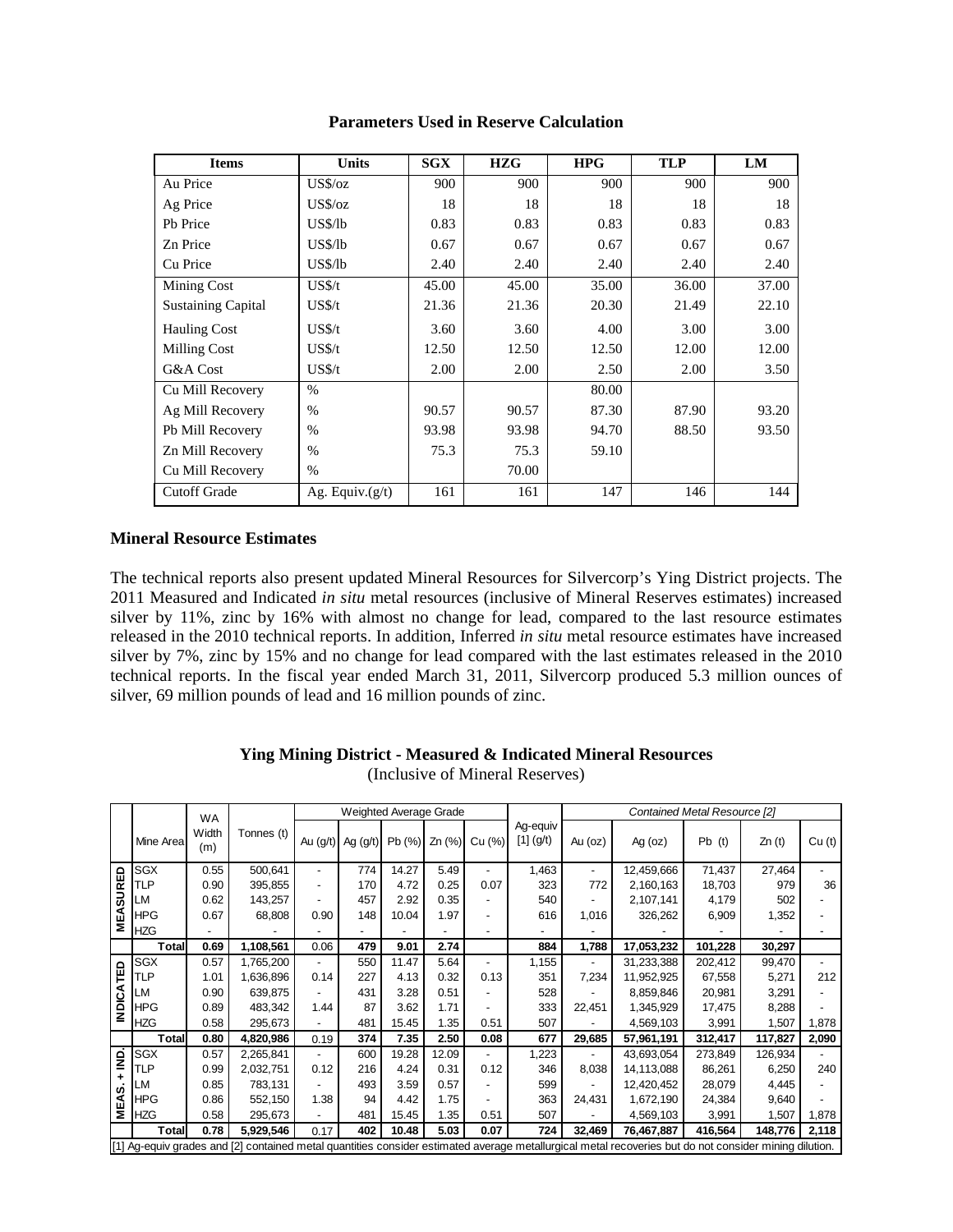**Ying Mining District - Inferred Mineral Resources** 

|   |                                                                                                                                                       | Width |            | Weighted Average Grade |                       |       |                      |                          | Aq-equiv    | Contained Metal Resource [2] |            |          |         |        |                   |
|---|-------------------------------------------------------------------------------------------------------------------------------------------------------|-------|------------|------------------------|-----------------------|-------|----------------------|--------------------------|-------------|------------------------------|------------|----------|---------|--------|-------------------|
|   | Mine Area                                                                                                                                             | (m)   | Tonnes (t) |                        | Au $(g/t)$ Ag $(g/t)$ |       | Pb (%) Zn (%) Cu (%) |                          | $[1]$ (g/t) | Au (oz)                      | Ag (oz)    | $Pb$ (t) | Zn(t)   | Cu (t) | Ag-equiv (oz) [1] |
|   | <b>SGX</b>                                                                                                                                            | 0.57  | 2,970,032  |                        | 796                   | 16.39 | 6.72                 |                          | 1.612       |                              | 76.018.088 | 486.720  | 199.677 |        | 153,891,801       |
| 面 | <b>TLP</b>                                                                                                                                            | 0.95  | 2.564.172  | 0.08                   | 144                   | 2.82  | 0.21                 | 0.08                     | 230         | 6.977                        | 12.033.702 | 70.892   | 5.553   | 195    | 18,968,704        |
|   | LM                                                                                                                                                    | 0.96  | 250,040    |                        | 382                   | 3.09  | 0.44                 | $\overline{\phantom{a}}$ | 476         |                              | 3.072.609  | 7.725    | 1.112   |        | 3,828,781         |
| ₩ | <b>HPG</b>                                                                                                                                            | 0.70  | 373.361    | .50                    | 87                    | 3.30  | 1.83                 |                          | 683         | 18.011                       | 1.038.009  | 12.325   | 6.848   |        | 8.194.152         |
|   | <b>HZG</b>                                                                                                                                            | 0.55  | 113.856    |                        | 512                   | 16.46 | 1.62                 | 0.55                     | 548         |                              | .873.972   | .843     | 624     | 681    | 2.004.480         |
|   | total                                                                                                                                                 |       | 6.271.461  |                        | 466                   | 9.53  | 3.42                 |                          |             | 24.988                       | 94.036.380 | 579.505  | 213.814 | 876    | 186,887,918       |
|   | [1] Ag-equiv grades and [2] contained metal quantities consider estimated average metallurgical metal recoveries but do not consider mining dilution. |       |            |                        |                       |       |                      |                          |             |                              |            |          |         |        |                   |

The updates estimate Measured and Indicated resources (inclusive of Mineral Reserves) of 5.9 million tonnes grading 402 grams per tonne (g/t) Ag, 10.48% lead, and 5.03% zinc, containing *in situ* 76.5 million ounces of silver, 416,564 tonnes of lead, and 148,776 tonnes of zinc. In addition, the mineral resource in the Inferred category includes 6.3 million tonnes grading 466 g/t silver, 9.53% lead, and 3.42% zinc with *in situ* metal resources of 94 million ounces of silver, 579,505 tonnes of lead, and 213,814 tonnes of zinc.

The Measured and Indicated *in situ* metal resources inclusive of Mineral Reserves at the district are sufficient to support a 13.6-year mine life assuming annual production rate of 5.6 million ounces of silver production from the Ying Mining District. Through extensive exploration and drilling, Silvercorp has successfully increased mine life to 13.6 year after 5 years of profitable mining operation at the Ying Mining district. On top of the 71,000 metres of tunneling and 125,000 metres of surface and underground drilling exploration program during fiscal 2011, Silvercorp is carrying out a 40,000 metre tunneling and 171,000 metre underground drilling program at the five mines of the Ying District during the fiscal 2012 to further expand current resources with a view to increase current production capacity.

In the conclusion of the Resource and Reserve Reports, Dr. Mel Klohn et al, points out that "Each of Silvercorp's producing mine areas in the Ying District, have defined Ag-Pb-Zn resources and reserves that are currently large enough to support profitable operations for a decade or more. None of the mine areas, however, have as yet been fully explored or delimited, especially to the depths typical of many similar Ag-Pb-Zn mesothermal vein districts elsewhere in the world. Each mine area in the Ying District has a large number of already identified veins that have not been explored in detail, and exploration to date has been quite successful in discovering many new veins that have not been explored at all. There are also a number of promising outlying intermediate stage exploration target areas, any of which could well become future additional "fast-track" mining developments."

Mel Klohn, L.P. Geo., Wenchang Ni, P. Eng., and Chris Broili, C.P. Geo. & L.P. Geo., Qualified Persons as defined by NI 43-101, have reviewed and consented to this press release and that it fairly and accurately represents the information in the Technical Report that supports the disclosure.

Myles Gao, P.Geo., President and Chief Operating Officer of Silvercorp, is the Qualified Person for Silvercorp under NI 43-101 and has reviewed and given consent to this press release.

#### **About Silvercorp Metals Inc.**

Silvercorp Metals Inc. is engaged in the acquisition, exploration, and mining of high-grade silver-related mineral properties in China and Canada. Silvercorp is the largest primary silver producer in China through the operation of the four silver-lead-zinc mines at the Ying Mining Camp, Henan Province, China. Silvercorp is currently building the GC silver-lead-zinc project in Guangdong Province as its second China production base, and is developing the third production foothold in China at the recently acquired BYP gold-lead-zinc project in Hunan Province. In Canada, Silvercorp is working to apply for a Small Mine Permit for the high grade Silvertip silver-lead-zinc project in northern British Columbia, which will provide a further platform for growth and geographic diversification. The Company's shares are traded on the New York Stock Exchange and Toronto Stock Exchange and are included as a component of the S&P/TSX Composite and the S&P/TSX Global Mining Indexes.